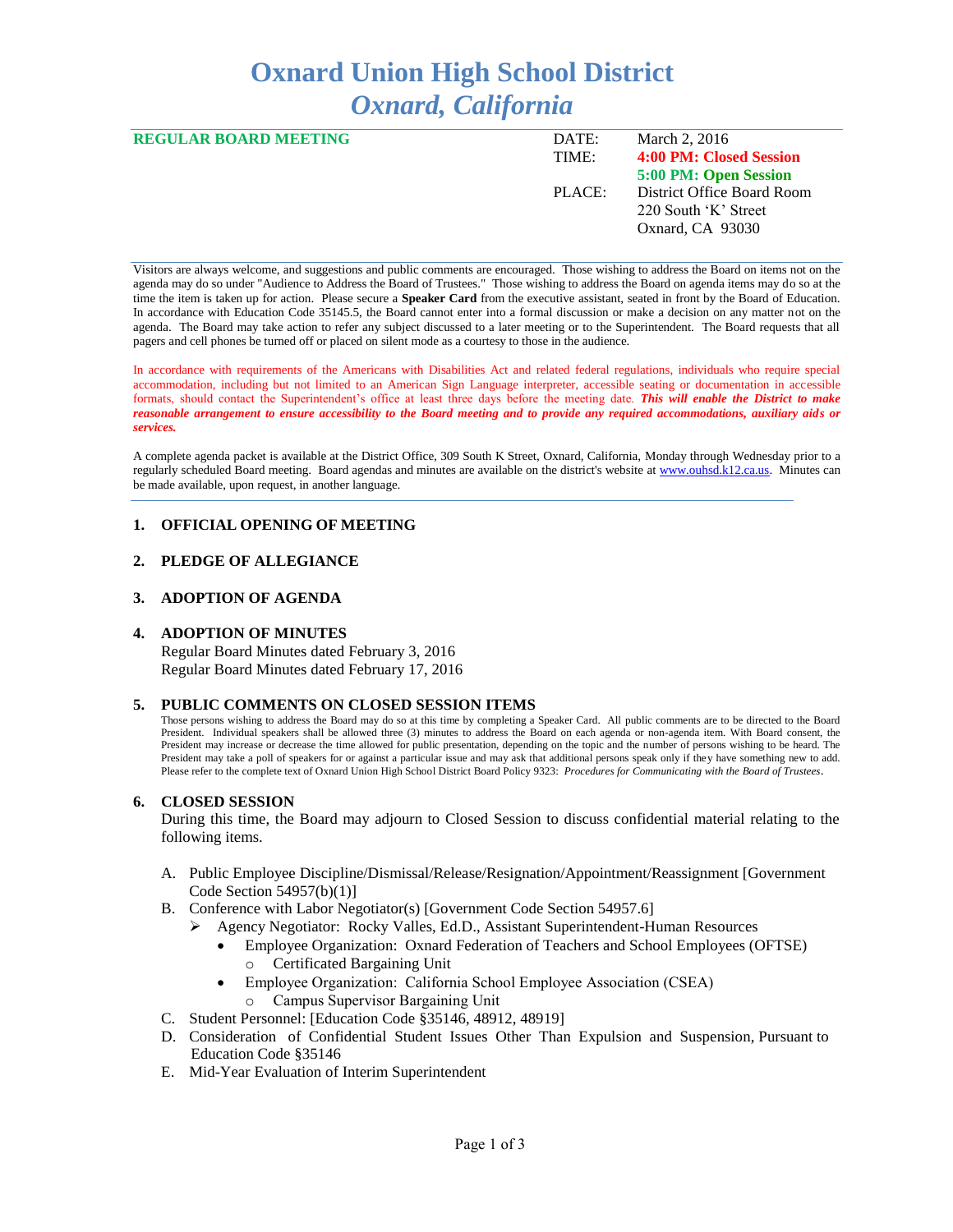# Board Meeting Agenda March 2, 2016

- F. Conference with Real Property Negotiator (Govt. Code § 54956.8) PROPERTY: 50-acres of 107.25 acres located at or near 1825 Camino del Sol, Oxnard, CA (southeast corner of N. Rose Ave. and Cesar Chaves Dr.) Ventura County Assessor Parcel No. 214-0-020-595 AGENCY NEGOTIATOR: Steve Dickinson, Asst. Superintendent Admin. Services NEGOTIATING PARTIES: Brian Edward Maulhardt, as Trustee of the Brian Edward Maulhardt Children's Support Trust UNDER NEGOTIATION: Price and terms of payment
- G. Conference with Real Property Negotiator (Govt. Code § 54956.8) PROPERTY: An approximate 5-acre portion of 49.36-acre Bell Ranch Property (agricultural property ....... adjacent to Rancho Campana High School); Ventura County Assessor Parcel No. 156-0-180-385 AGENCY NEGOTIATOR: Steve Dickinson, Asst. Superintendent Admin. Services NEGOTIATING PARTIES: City of Camarillo UNDER NEGOTIATION: Price and terms of payment CONFERENCE WITH LEGAL COUNSEL-ANTICIPATED LITIGATION

# **7. RECONVENE IN PUBLIC: REPORT ON CLOSED SESSION ACTION**

## **8. PUBLIC COMMENTS TO ADDRESS THE BOARD OF TRUSTEES**

Those persons wishing to address the Board may do so at this time by completing a Speaker Card. All public comments are to be directed to the Board President. Individual speakers shall be allowed three (3) minutes to address the Board on each agenda or non-agenda item. With Board consent, the President may increase or decrease the time allowed for public presentation, depending on the topic and the number of persons wishing to be heard. The President may take a poll of speakers for or against a particular issue and may ask that additional persons speak only if they have something new to add. Please refer to the complete text of Oxnard Union High School District Board Policy 9323: *Procedures for Communicating with the Board of Trustees.*

## **9. STUDENT REPRESENTATIVE TO THE BOARD –** Celina Espinoza

## **10. CONSENT CALENDAR**

#### **Administrative Services**

- A. Consideration of Approval to Reject Bid #541 for Point of Sale Machines for Lunch Program
- B. Consideration of Approval of Contract Extension Between Time Warner Cable and OUHSD for WAN Services
- C. Consideration of Approval of 1-Year Contract Extension Between Oxnard Union High School District and Venco Western for District-Wide Landscaping Services
- D. Consideration of Approval of 1-Year Contract Extension Between Oxnard Union High School District and Sea Clear Pools for District-Wide Pool Maintenance Services
- E. Consideration of Approval of Purchase Orders and Direct Pays, February 9-22, 2016

#### **Educational Services**

- F. Consideration of Approval of Non-Public School Placement for Student Cases #28-31 according to the Recommendation of the Student's IEP Team and the Director of Special Education.
- G. Consideration of Approval of 2016 Mid-Term Graduates
- H. Consideration of Approval of 2016 CAHSEE SB172 Graduates